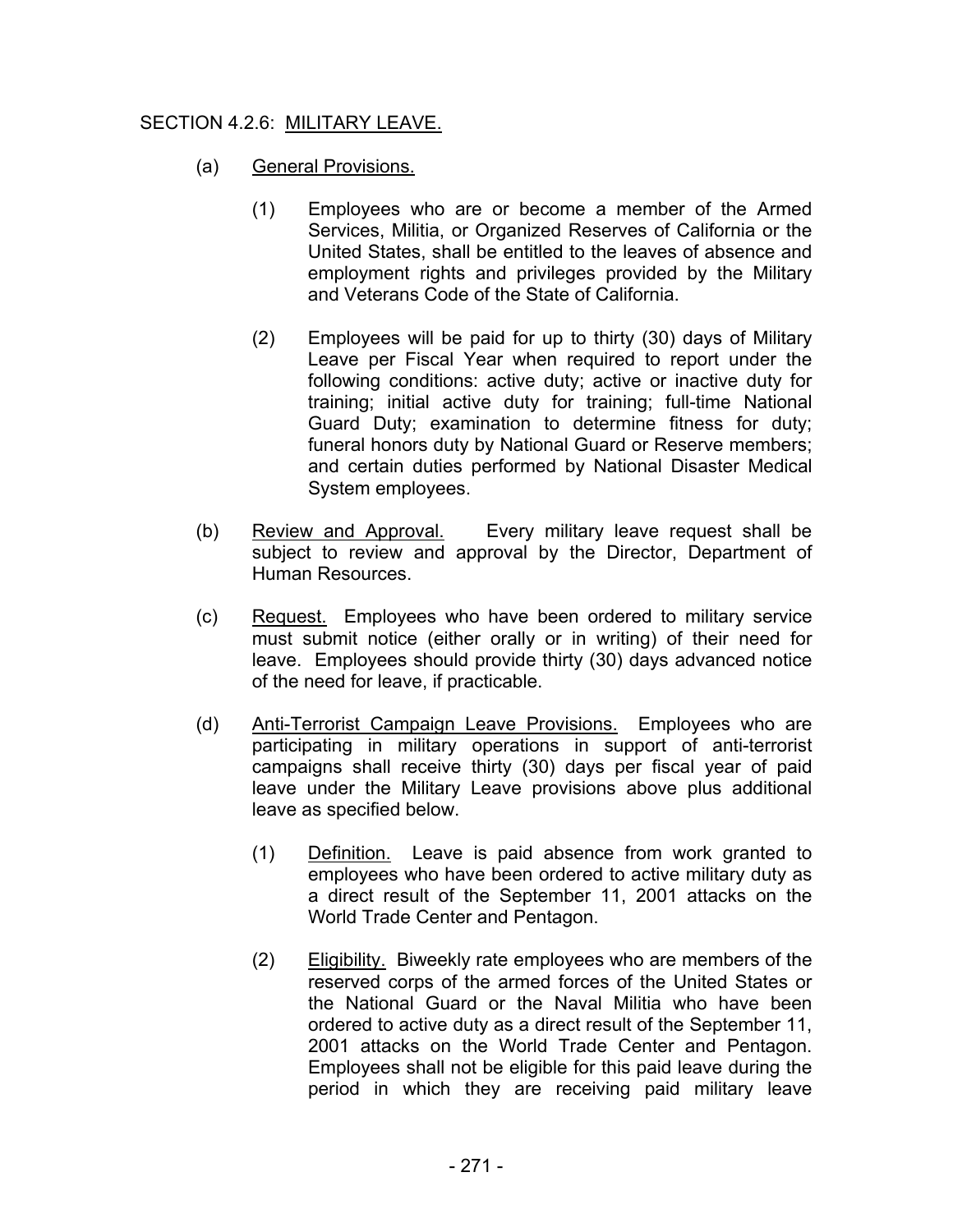pursuant to the Federal Military Statutes or the California Military and Veterans Code. The Director of Human Resources, in consultation with the employee's appointing authority and the Auditor & Controller, shall be the final arbiter of eligibility under this section.

(Amended 07/01/19, Ord. No. 10609)

- (3) Duration. This leave is provided as temporary relief from financial hardship due to loss of pay and benefits for employees on active military duty as a direct result of the September 11, 2001 attacks on the World Trade Center and Pentagon. This paid leave shall cease on the date the employee officially is released from the active military duty, or on:
	- (a) June 30, 2022, whichever occurs earlier.

Eligible Classes: Classes designated AE, AM, AS, CC, CL, CM, CR, CS, DA, DI, DM, DS, FS, HS, MM, PD, PM, PO, PR, PS, RN, SO, SM, SS, and SW.

(b) June 30, 2022, whichever occurs earlier.

Eligible Classes: Classes designated CE, CEM, EM, EO, MA, NA, NE, NM, NS, and UM.

 (Amended 06/28/13 Ord. Nos. 10263; 10266) (Amended 07/12/13, Ord. Nos. 10268; 10269) (Amended 09/20/13, Ord. No. 10291) (Amended 12/03/13, Ord. No. 10303) (Amended 01/10/14, Ord. No. 10314) (Amended 06/26/15, Ord. No. 10388) (Amended 06/23/17, Ord. No. 10483) (Amended 06/22/18, Ord. No. 10542)

(4) Method of Calculation. The amount of this paid leave shall be equal to the employee's normal biweekly gross pay (not including overtime pay) as of the first date the employee is absent from work due to being ordered to active military duty, offset by the amount of gross military pay for such duty including all military allowances paid to the employee. In the event the military pay, including allowances, equals or exceeds the employee's pay for the pay period pursuant to this provision, the employee shall receive no pay for that pay period except that the County shall continue to pay the